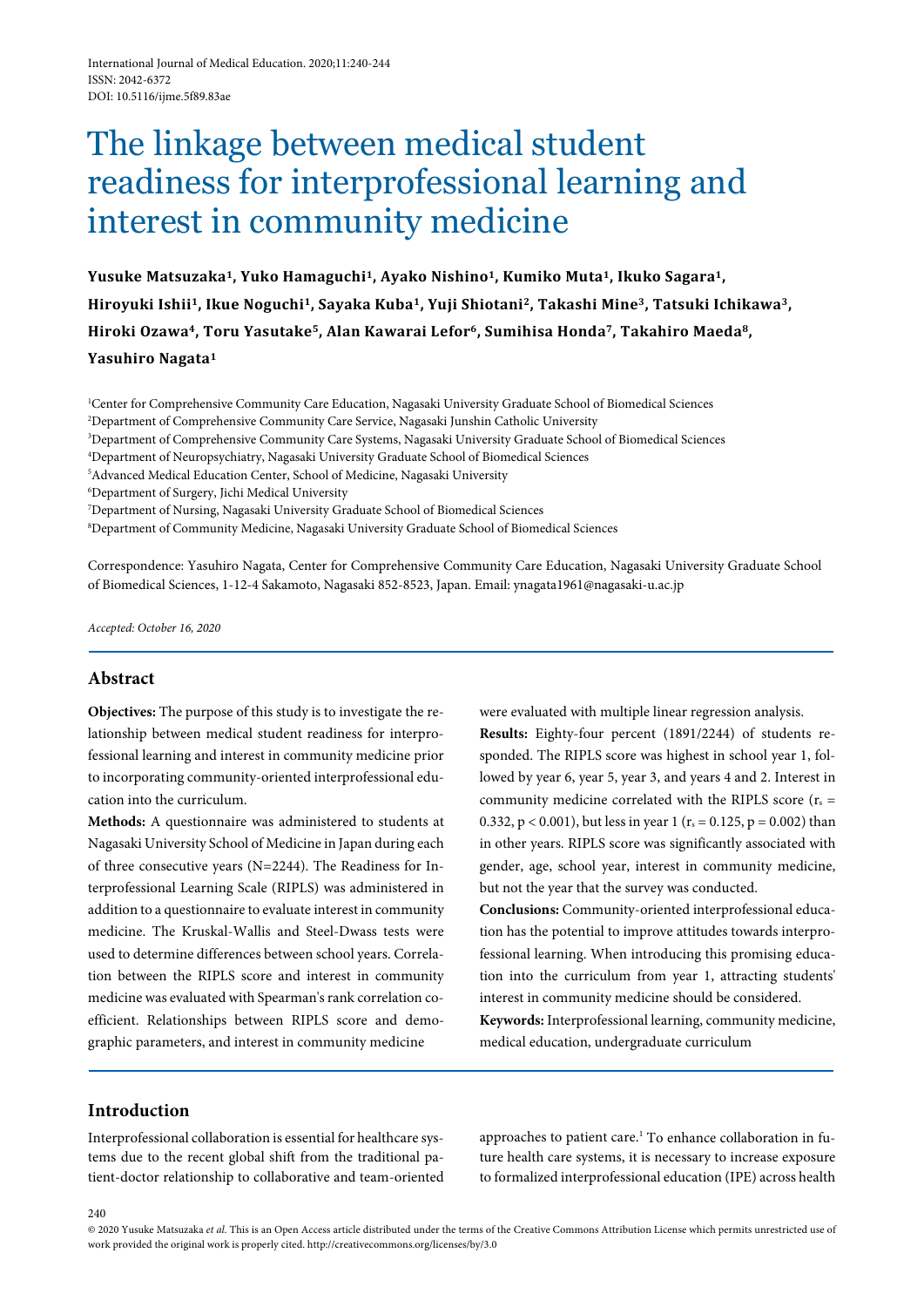professions during training. By definition, IPE is said to occur "when two or more professions learn with, from and about each other to improve collaboration and the quality of care".2 While interprofessional collaboration is an expected competency, many undergraduate healthcare educational programs lack adequate IPE experiences.3 More recently, medical schools around the world have been incorporating it in various ways in their curricula.<sup>4</sup> However, questions remain about how and when is best to educate and train students for interprofessional collaboration.

We are focusing on community-based medical education as an opportunity to uncover the potential of interprofessional collaboration. Since medical students can obtain the necessary knowledge, skills, and attitudes for medical procedures in community health care, this environment offers many opportunities for interprofessional learning.<sup>5-8</sup>

In order to incorporate community-oriented IPE into the curriculum for medical education, the degree of preparation of a medical student's interprofessional learning in all school years must first be clarified. The Readiness for Interprofessional Learning Scale (RIPLS), developed by Parsell and Bligh,<sup>9</sup> was adapted in this study and has been broadly adopted to evaluate attitudes among healthcare students toward interprofessional collaboration.<sup>10-13</sup> Students' attitudes toward interprofessional learning seem to be affected by multiple factors, such as generation atmosphere, current curriculum, social factors, and so on. Therefore, it is not appropriate to assess their attitudes in a single one year-survey.3,14,15 To avoid bias due to a single year, and students were surveyed annually for three years. Differences in their attitudes in each school year as they progress through the medical curriculum should be clarified by a repeated cross-sectional study.

This study aims to investigate the readiness of medical students for interprofessional learning over three academic years and the relationship between students' attitudes toward interprofessional learning and their interest in community medicine prior to incorporating community-oriented interprofessional education into the curriculum.

## **Methods**

#### **Study design**

A cross-sectional study was performed among students at the Nagasaki University School of Medicine in Japan by survey in each of three academic years (2015-2017). The Japanese version of the Readiness for Interprofessional Learning Scale (RIPLS) was administered, which has sufficient reliability, as confirmed by translation and back-translation.16 This scale includes 19 items, each of which is assessed on a five-point Likert scale: 1 (strongly disagree) to 5 (strongly agree). In addition to the RIPLS, we prepared a questionnaire to evaluate student interest in community medicine. This questionnaire also used a five-point Likert scale: 1 (not interested) to 5 (very interested). This study was performed at the same time each year. The students were informed both orally and in a written leaflet about this survey and invited to complete the questionnaire. Survey responses were confidential, and personal information was removed. This study was approved by the ethical review board of Nagasaki University.

#### **Participants**

A total of 2244 medical students at Nagasaki University were invited to participate in this study over three years, and 1891 students (84.3%) agreed. There were 534 (28.2%) female students. The characteristics of the participants is shown in Table 1. Most students in the Nagasaki University School of Medicine are admitted directly from high school and complete a standard six-year curriculum, culminating in graduation with the equivalent of a Doctor of Medicine degree.

Table 1. Participant characteristics

| Characteristics           |      |  |  |  |  |
|---------------------------|------|--|--|--|--|
| Number of students        | 2244 |  |  |  |  |
| Number of participants    | 1891 |  |  |  |  |
| Response rate (%)         | 84.3 |  |  |  |  |
| Age (Average)             | 22.7 |  |  |  |  |
| <b>Standard Deviation</b> | 3.66 |  |  |  |  |
| Gender                    |      |  |  |  |  |
| Male                      | 1330 |  |  |  |  |
| Female                    | 534  |  |  |  |  |
| Unknown                   | 27   |  |  |  |  |
| School Year               |      |  |  |  |  |
| Year 1                    | 350  |  |  |  |  |
| Year <sub>2</sub>         | 330  |  |  |  |  |
| Year 3                    | 325  |  |  |  |  |
| Year 4                    | 317  |  |  |  |  |
| Year 5                    | 311  |  |  |  |  |
| Year <sub>6</sub>         | 231  |  |  |  |  |
| Unknown                   | 27   |  |  |  |  |

#### **Statistical analysis**

The average RIPLS score for each student was assessed. The median of the average scores for each school year were compared using the Kruskal-Wallis and Steel-Dwass tests. Correlation between the RIPLS score and interest in community medicine was evaluated by Spearman's rank correlation coefficient as "rs". Using multiple linear regression analysis, the relationships between the RIPLS score and school year, gender, age and the year the survey was conducted, and interests in community medicine were evaluated. A correlation coefficient of 0.1 is a weak association; a correlation coefficient of 0.3 is considered a moderate correlation, and a correlation coefficient of 0.5 or higher is deemed a strong correlation. The Kruskal-Wallis and Steel-Dwass tests were performed using EZR software. The other tests were performed using IBM SPSS Statistics version 26.0 for Windows (IBM, Armonk, NY, USA).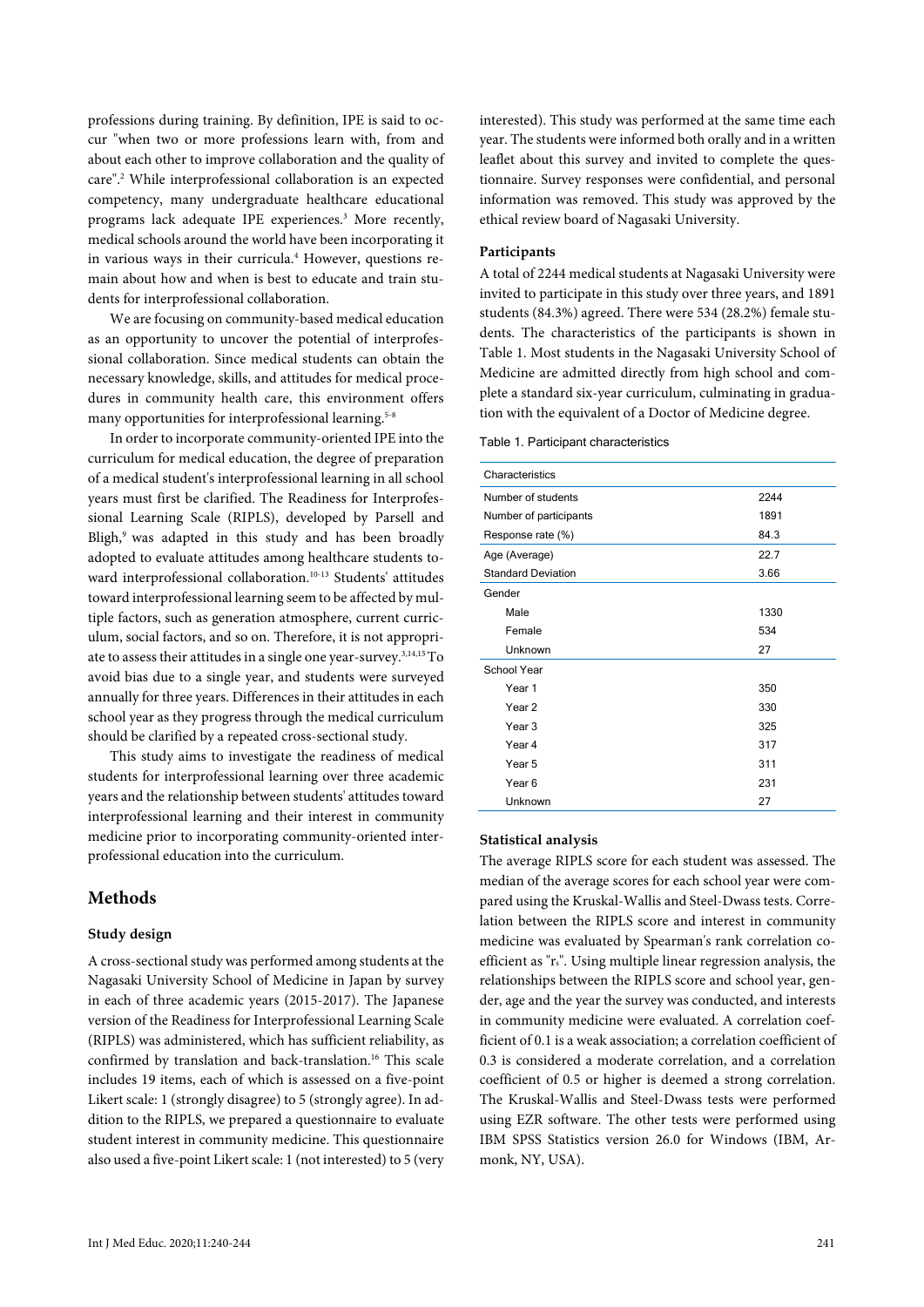# **Results**

## **RIPLS score among each school year**

The median RIPLS scores are shown in Table 2. The scores of female students were significantly higher than those of males (U (N<sub>male</sub> = 1330, N<sub>female</sub> = 534) = 411830, z = 5.402, p < 0.001).There is a statistically significant difference in the RIPLS score among each school year (H(5)=181.21, p< 0.001). The differences in the RIPLS score between each school year by post-hoc Steel-Dwass test are shown in Table 3.

#### Table 2. Median RIPLS score in each year

| Variables       | Median | Interguartile Range |  |  |
|-----------------|--------|---------------------|--|--|
| All respondents | 4.00   | 3.68-4.42           |  |  |
| Gender          |        |                     |  |  |
| Male            | 3.95   | 3.63-4.37           |  |  |
| Female          | 4.05   | 3.79-4.58           |  |  |
| School Year     |        |                     |  |  |
| Year 1          | 4.32   | 3.95-4.63           |  |  |
| Year 2          | 3.84   | 3.47-4.16           |  |  |
| Year 3          | 3.89   | 3.47-4.21           |  |  |
| Year 4          | 3.84   | 3.47-4.13           |  |  |
| Year 5          | 4.00   | 3.74-4.53           |  |  |
| Year 6          | 4.05   | 3.79-4.58           |  |  |

RIPLS: Readiness for Interprofessional Learning Scale

|  | Table 3. P-values comparing RIPLS scores by school year* |  |  |
|--|----------------------------------------------------------|--|--|
|  |                                                          |  |  |

| Year   | Year 1 | Year 2  | Year 3  | Year 4                   | Year 5  | Year 6  |
|--------|--------|---------|---------|--------------------------|---------|---------|
| Year 1 | ٠      | < 0.001 | < 0.001 | < 0.001                  | < 0.001 | 0.004   |
| Year 2 |        |         | 0.968   | 0.999                    | < 0.001 | < 0.001 |
| Year 3 |        |         | -       | 0.808                    | < 0.001 | < 0.001 |
| Year 4 |        |         |         | $\overline{\phantom{0}}$ | < 0.001 | < 0.001 |
| Year 5 |        |         |         |                          | -       | 0.864   |
|        |        |         |         |                          |         |         |

RIPLS: Readiness for Interprofessional Learning Scale

\* p-values calculated by Steel-Dwass test

## **Interest in community medicine and correlation with RIPLS**

The average scores of interest in community medicine in each school year and their correlation with RIPLS are shown in Table 4. The interest in community medicine at year 1 was highest, but its correlation with the RIPLS score ( $r_s = 0.125$ , p  $= 0.002$ ) was weaker than that in other school years.

#### **Multiple linear regression analysis**

As shown in Table 5, the RIPLS score was significantly related in the following order: standardized regression coefficient, gender, age, school year (Year), and interest in community medicine. The RIPLS score was not significantly

related to the academic year that the survey was conducted.

| Table 4. Interest in community medicine in each school year and |  |  |
|-----------------------------------------------------------------|--|--|
| correlation with RIPLS                                          |  |  |

| School Year | Mean | SD   | ľs    | $p$ -value   |
|-------------|------|------|-------|--------------|
| Year 1      | 3.99 | 1.07 | 0.125 | 0.022        |
| Year 2      | 3.68 | 1.05 | 0.377 | ${}_{0.001}$ |
| Year 3      | 3.69 | 1.00 | 0.328 | ${}_{0.001}$ |
| Year 4      | 3.61 | 1.09 | 0.460 | ${}_{0.001}$ |
| Year 5      | 3.77 | 0.88 | 0.228 | 0.002        |
| Year 6      | 3.76 | 0.92 | 0.347 | ${}_{0.001}$ |

RIPLS: Readiness for Interprofessional Learning Scale, SD: Standard deviation

## **Discussion**

There is no doubt that physicians must have the ability to collaborate with other professionals as members of the health care team. For that reason, IPE is required for medical students, and is required to be incorporated into the curriculum for medical education. In this study, a survey was given annually for three years to investigate the medical students' readiness for interprofessional learning and the relationship between students' attitude toward interprofessional learning and their interest in community medicine. Most previous studies have compared RIPLS scores before and after teaching a specific curriculum and shown an increased RIPLS after IPE. The present study was not a survey of short-term results before and after a special program, but a longitudinal survey across all school years. A student's attitude toward interprofessional learning can be influenced by several factors, so a one-year survey alone may reflect a student's transitory trends. In this study, to avoid bias due to a single year, three academic years of data were collected and analyzed together.

We found that the RIPLS score of students in year 1 was highest, followed by year 6, year 5, year 3, year 4, and year 2. Immediately after admission to medical school, students tend to be open-minded to various disciplines. This mindset in year 1 may partially explain the positive attitude towards interprofessional learning. A previous report has shown a decline in RIPLS scores after IPE from medical school matriculation.17 It has been maintained that IPE may reinforce negative beliefs about the value of learning from other health professionals.17 Research has found that students in various healthcare professions enter the university with stereotypical views of one another.18 For medical students, especially undergraduates, year 1 involves transitioning into adulthood and dealing with professional identity formation.<sup>19</sup> This may be the reason why the RIPLS score decline in year 2. However, it is reported that RIPLS scores partially increase during the curriculum.20 In our study at Nagasaki University, expectations for interprofessional collaboration are believed to have increased since year 2 by adopting the IPE program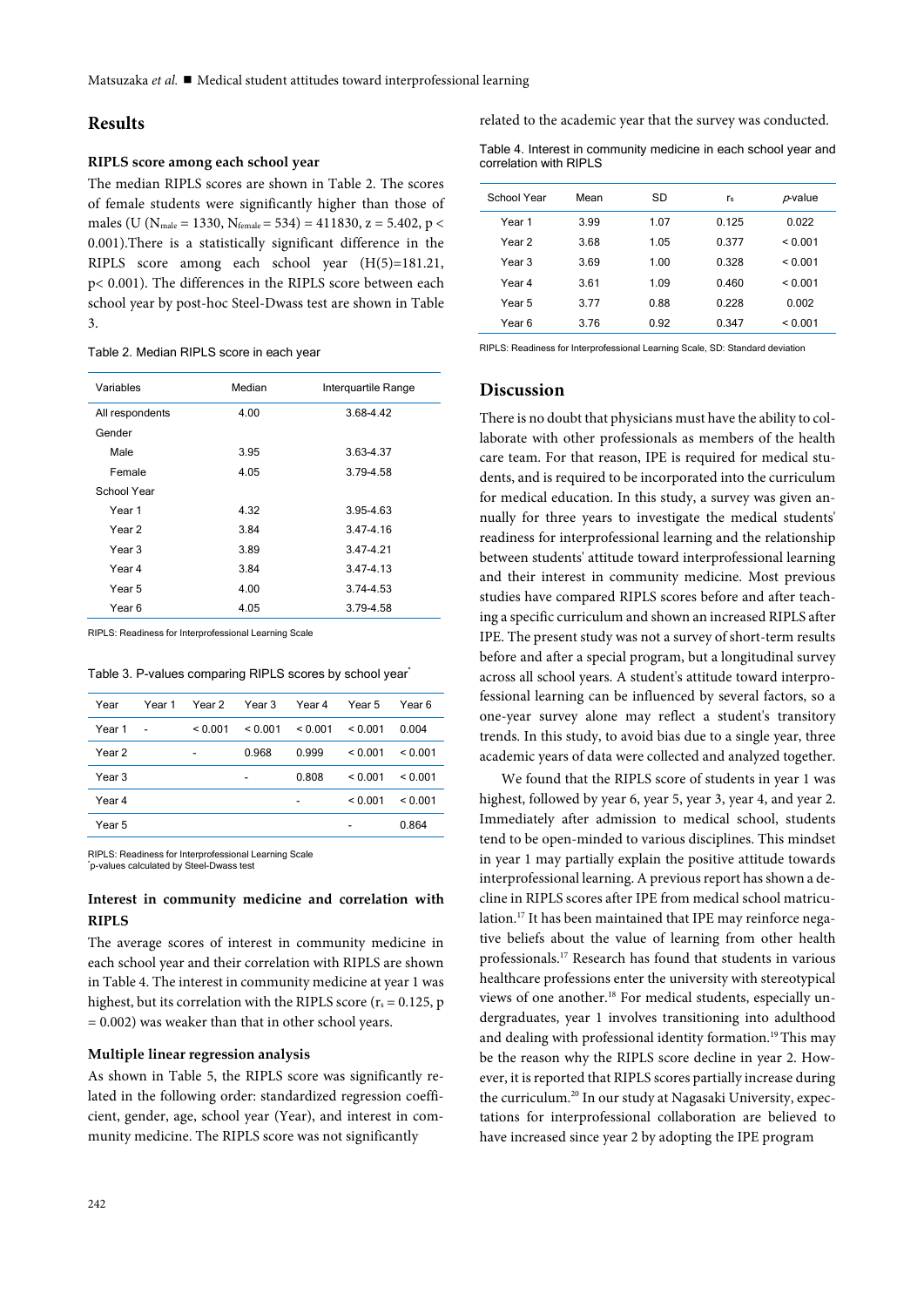Table 5. Multiple linear regression analysis (dependent variable, RIPLS score)

| Variables                      | Regression<br>Coefficient | Standard error | Beta     | t         | $p$ -value |
|--------------------------------|---------------------------|----------------|----------|-----------|------------|
| Constant definition            | 3.412                     | 0.112          |          | 30.383    | < 0.001    |
| Year <sub>2</sub> *            | $-0.503$                  | 0.050          | $-0.309$ | $-10.149$ | < 0.001    |
| Year 3*                        | $-0.365$                  | 0.050          | $-0.225$ | $-7.274$  | < 0.001    |
| Year 4*                        | $-0.395$                  | 0.049          | $-0.259$ | $-8.004$  | < 0.001    |
| Year 5*                        | $-0.262$                  | 0.053          | $-0.168$ | $-4.937$  | < 0.001    |
| Year 6*                        | $-0.213$                  | 0.050          | $-0.148$ | $-4.234$  | < 0.001    |
| Gender (reference = male)      | 0.183                     | 0.031          | 0.150    | 5.864     | < 0.001    |
| Age                            | 0.017                     | 0.005          | 0.114    | 3.645     | < 0.001    |
| Interest in community medicine | 0.118                     | 0.014          | 0.216    | 8.410     | < 0.001    |
| Academic year 2016"            | $-0.005$                  | 0.033          | $-0.005$ | $-0.156$  | 0.876      |
| Academic year 2017"            | 0.016                     | 0.043          | 0.013    | 0.382     | 0.703      |

RIPLS: Readiness for Learning Scale; 'reference = Year 1, "reference = Year 2015.

from the lower school year. In addition to the above, participation in clinical training from year 4 may be another reason. This study showed that the RIPLS score among medical students correlates with student interest in community medicine. Students at Nagasaki University could imagine community-based medical care and comprehensive medical care on remote islands as community medicine. The change in interest in community medicine in each school year parallels the RIPLS score. However, statistically, the correlation between them is moderate in year 4 and above.

Walker and colleagues determined that there is a greater opportunity to collaborate with other professionals in community settings.<sup>21</sup> Community-based clinical learning environments constitute a rich resource, whereby students can create constructive and transformative interprofessional learning experiences. In that way, students can learn the importance of collaborating with other health professionals in community-based medical education.<sup>22</sup> Reinforcing our IPE program in a rural setting could also have an impact on students with lower interest in interprofessional learning.

The present study has several limitations. First, there is a social desirability bias. Students in the first year tend to answer questions in a manner that will be viewed favorably by others. Second, we conducted this study at a single institution. However, our student population is overall representative of most medical school populations because we follow the model core curriculum in Japan.

The curricula of medical schools are constantly being updated. It may be difficult to examine how a particular educational program could affect the attitudes of medical students with all curricula. Successive RIPLS observations could be used to assess the effectiveness of IPE throughout the curriculum. IPE programs should be adjusted to meet the demands of different students in different years of medical education and should help enhance future interprofessional collaboration.

# **Conclusions**

To increase interest in community medicine, medical schools should consider the introduction of community-oriented interprofessional education into the curriculum in year 1. Community-based medical education has the potential to improve attitudes towards interprofessional cooperation in the future, which will hopefully contribute to improved patient care and increased professional satisfaction for all members of the health care team.

## **Acknowledgments**

We thank the medical students who participated in our study.

#### **Conflict of Interest**

The authors declare that they have no conflict of interest.

#### **References**

1. World Health Organization. Framework for action on interprofessional education and collaborative practice. Geneva: WHO; 2010.

2. Centre for Advancement of Interprofessional Education. Introducing of interprofessional education. Fareham: CAIPE; 2013.

3. Sytsma TT, Haller EP, Youdas JW, Krause DA, Hellyer NJ, Pawlina W, et al. Long-term effect of a short interprofessional education interaction between medical and physical therapy students. Anat Sci Educ. 2015;8(4):317- 323.

4. Stehlik P, Frotjold A, Schneider CR. Effect of hospital simulation tutorials on nursing and pharmacy student perception of interprofessional collaboration: Findings from a pilot study. J Interprof Care. 2018;32(1):115-117.

5. Rourke J, Rourke L. Learning in rural and remote locations in a practical guide for medical teachers. Edinburgh: ELSEVIER; 2017.

6. Blue I, Fitzgerald M. Interprofessional relations: case studies of working relationships between registered nurses and general practitioners in rural Australia. J Clin Nurs. 2002;11(3):314-321.

7. Bridges DR, Davidson RA, Odegard PS, Maki IV, Tomkowiak J. Interprofessional collaboration: three best practice models of interprofessional education. Med Educ Online. 2011;16.

8. Kawamoto R, Ninomiya D, Akase T, Kikuchi A, Kumagi T. The effect of short-term exposure to rural interprofessional work on medical students. Int J Med Educ. 2020;11:136-137.